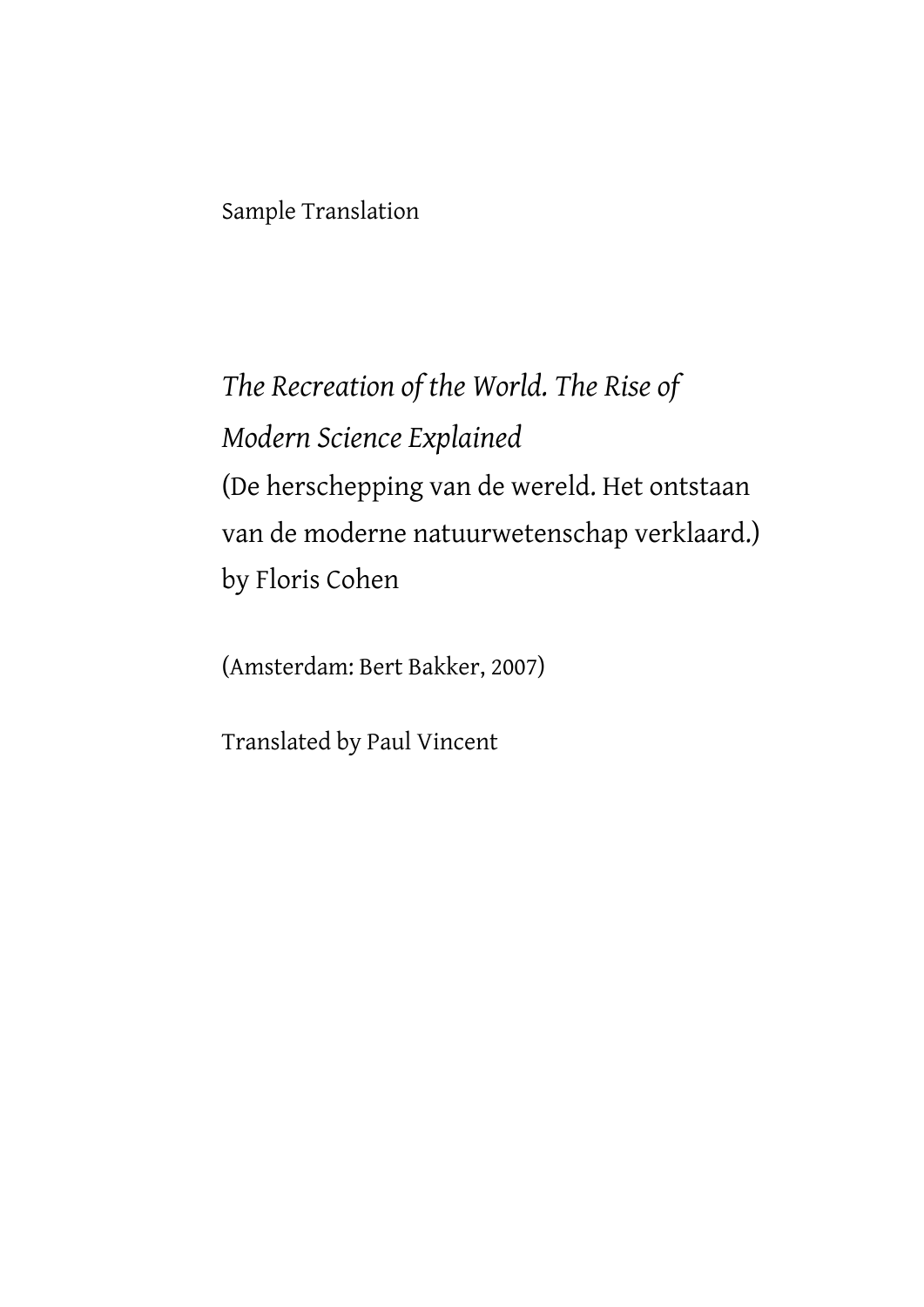# Introduction – The Old World and the New

If you, reader, had been born, say, two or more centuries ago, the chances are that you would have been poor, indeed extremely poor. You would have spent your whole life working the land, with no hope or prospect of change. Except for the odd tenacious survivor, your numerous children would have predeceased you. You would have taken it for granted that you would probably not live beyond the age of about forty-five. Your home would have been a country hovel, heated in winter with whatever firewood you had managed to gather. The only source of other comforts would have been the few coppers you had hoarded. Apart from everyday conversation, infant wailing and the clucking of chickens, you would have been surrounded by silence, broken every so often by a clap of thunder, communal singing, the occasional drums and trumpets of passing armies, or perhaps the tolling of a solitary bell. You would have believed firmly and unquestioningly in the literal existence of spirits or gods, or a single God, as the guiding or all-determining force in life and especially after death.

You would, in short, have lived in what is sometimes called the Old World, as distinct from the New World you and I inhabit, which has made both of us richer, and next year may make us richer still. Ours is a world where goods are easily available everywhere; we own a wide selection of them and can shortly replace them by even more state-of-the-art versions. We have a much greater life expectancy and mostly die of different diseases. We live surrounded by noise. We are parents of a few, carefully planned and properly vaccinated children, who have every chance of living even longer than us. Even among the diminishing number of regular churchgoers, by no means everyone manages to believe in the literal truth of the texts read out during the service. We feel this life is all we have, since with the best will in the world we can form no clear picture of life after death. And so on and so forth. If you set off on your travels for the once unheard-of purpose of attending a conference or taking a holiday, you reach your destination by air, train or car in a few hours – not after days or weeks or months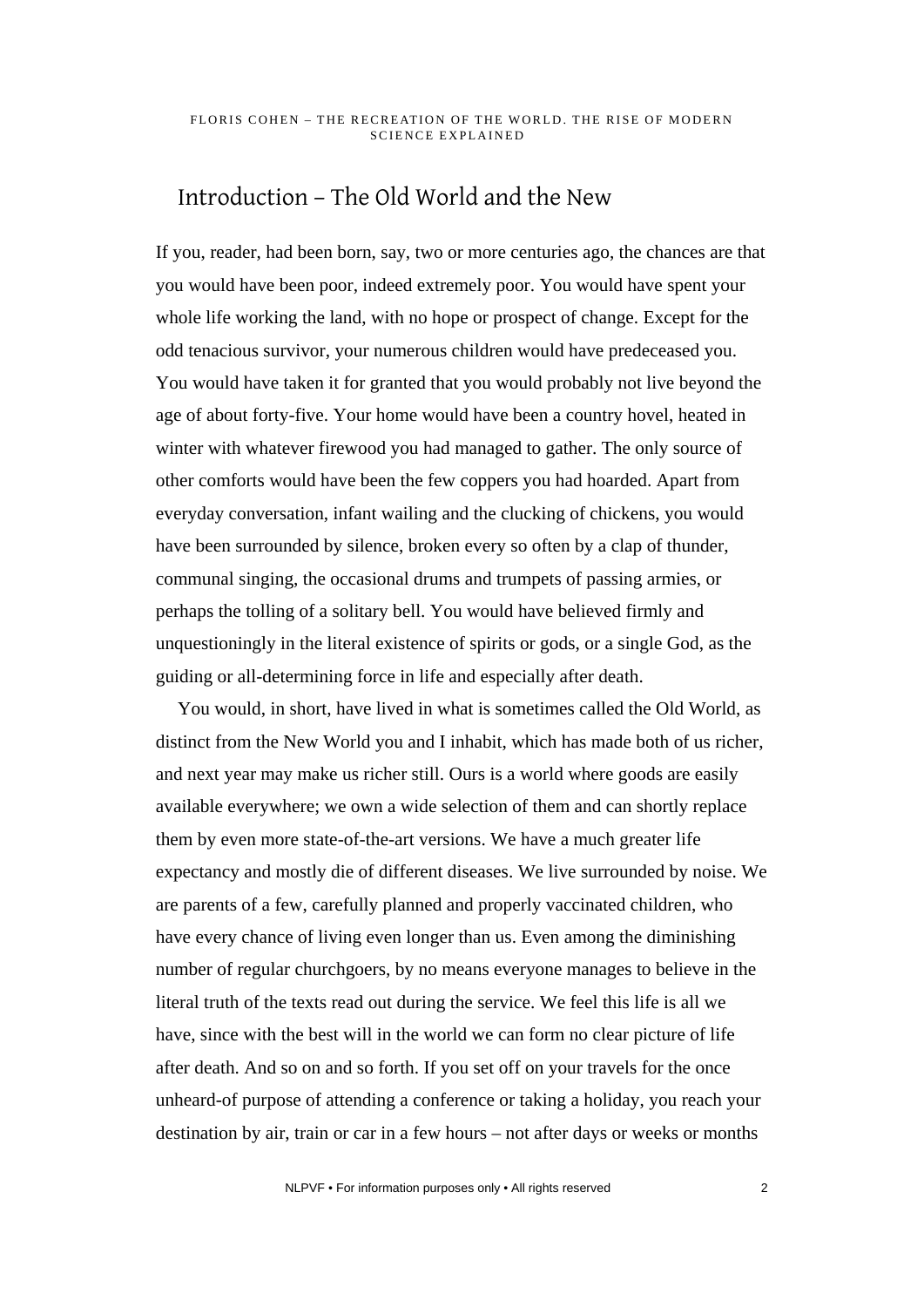on board a pitching and tossing ship, or as the culmination of an expedition along sandy paths or worse terrain, in dread not of tailbacks or punctures but of ambush by gangs of masked robbers.

The modern way of life I have outlined here is everyday reality for you and me. For the majority of the world's population it is a different matter – or rather, it is at present, since the minority for whom the picture just evoked is already a reality is growing rapidly, while the dwindling majority of those wholly or partly excluded from that way of life now aspires to many of the material advantages that we enjoy. What is more, their aspiration has become a perfectly realistic one. Even if today's poor do not cherish it for themselves, they do so for their children or their children's children. The leap from the Old to the New World will, or so it seems, be an attainable goal for all within a few generations.

This of course raises the question of the historical origins of that leap. When, where, how and for what reasons was it first made?

The first two questions are not difficult to answer: the origin of the modern world is a Western phenomenon, and the first signs began to manifest themselves in Great Britain around 1780. As a result, within a century, the face of Europe and the United States changed almost beyond recognition.

Precisely how the process of modernization developed and in particular how a New World was actually able to detach itself from the Old, and why it took place in that specific, European civilization, rather than in China or India or the Islamic world – are questions that pose great problems for the historian. The last hundred years or so have seen the appearance of a succession of studies devoted to this complex of questions. We shall leave these aside here. This book limits itself to answering a single aspect of these questions that is often overlooked or dismissed but that is nevertheless essential. Be it directly or indirectly, modern science is always to be found in the series of contrasts I have listed.

Take two of those contrasts: between modern noise and pre-modern silence, and between modern unbelief and pre-modern literal belief in a life after death that is conceivable in concrete terms. The latter contrast hinges on our awareness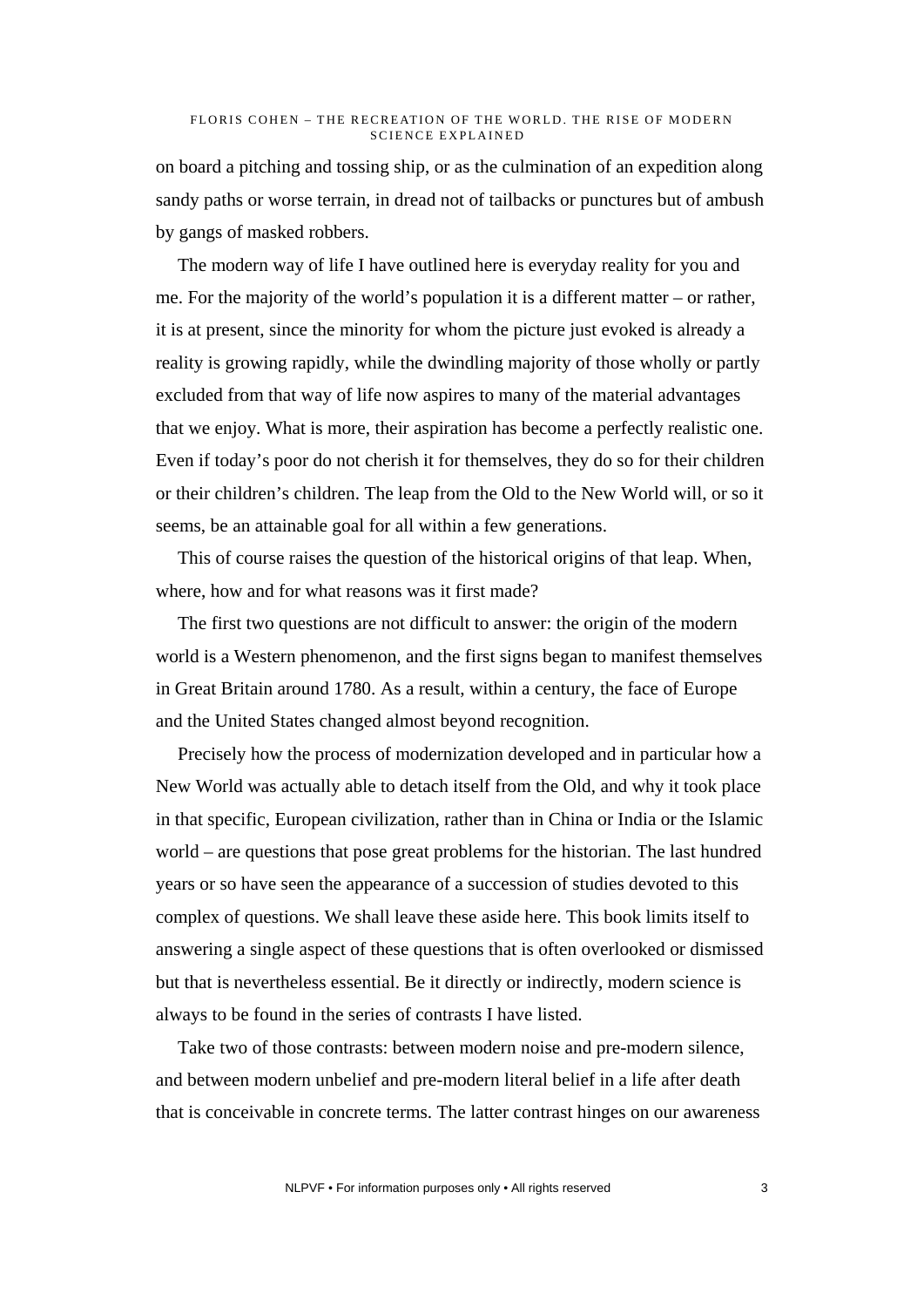of abstract natural laws, which operate according to fixed rules, in circumstances that are defined precisely in advance – laws of the kind that have continued to characterize nature-knowledge since Newton. Those laws have made the notion of a God or gods concerned with our personal welfare highly problematic. Whether modern science actually *imposes* something like a 'scientific worldview' remains to be seen (I examine the question more fully at the end of this book). But it is quite evident that it conflicts with the view of the world espoused by the traditional world religions.

The former contrast, between pre-modern silence and modern noise, does not embody the tension between a pre-scientific worldview and one that has been partly formed by modern science. It is the tension between pre-modern craftsmanship, founded on empirical wisdom, and our modern science-based technology. From my first visit to the *Archeon* archaeological theme park I remember the main building, later demolished, but mainly the prehistory area right behind it, at that time still separate from the rest. I recall the unearthly silence when you entered it, the sensation of being completely out of earshot of pop radio stations, muzak, the beeping of reversing lorries or the neighbours' power drill, and the salutary feeling of not having to blot all this out, even subconsciously. True, in its place there was zooming traffic on the roundabout a few miles away, but that was monotonous enough to be pushed into the background without any noticeable effort. Result: silence, pre-modern silence.

Noise, obviously, has always been with us; in ancient Kaifeng or Rome the din must have been considerable, probably around the clock. But it was easy to escape it: all you had to do was leave the city. More importantly, that din was not an expression of wilful self-anaesthesia or the use of the volume control to blast out mindless, vacuous decibels at will. Not only is our modern world full of inescapable noise, but for the first time in history the special form of basically pleasant sound that we call music has become part of the background din. How could our daily experience of noise change so radically? What was behind it? *Who* was behind it? Who disrupted a centuries-old pattern, which may have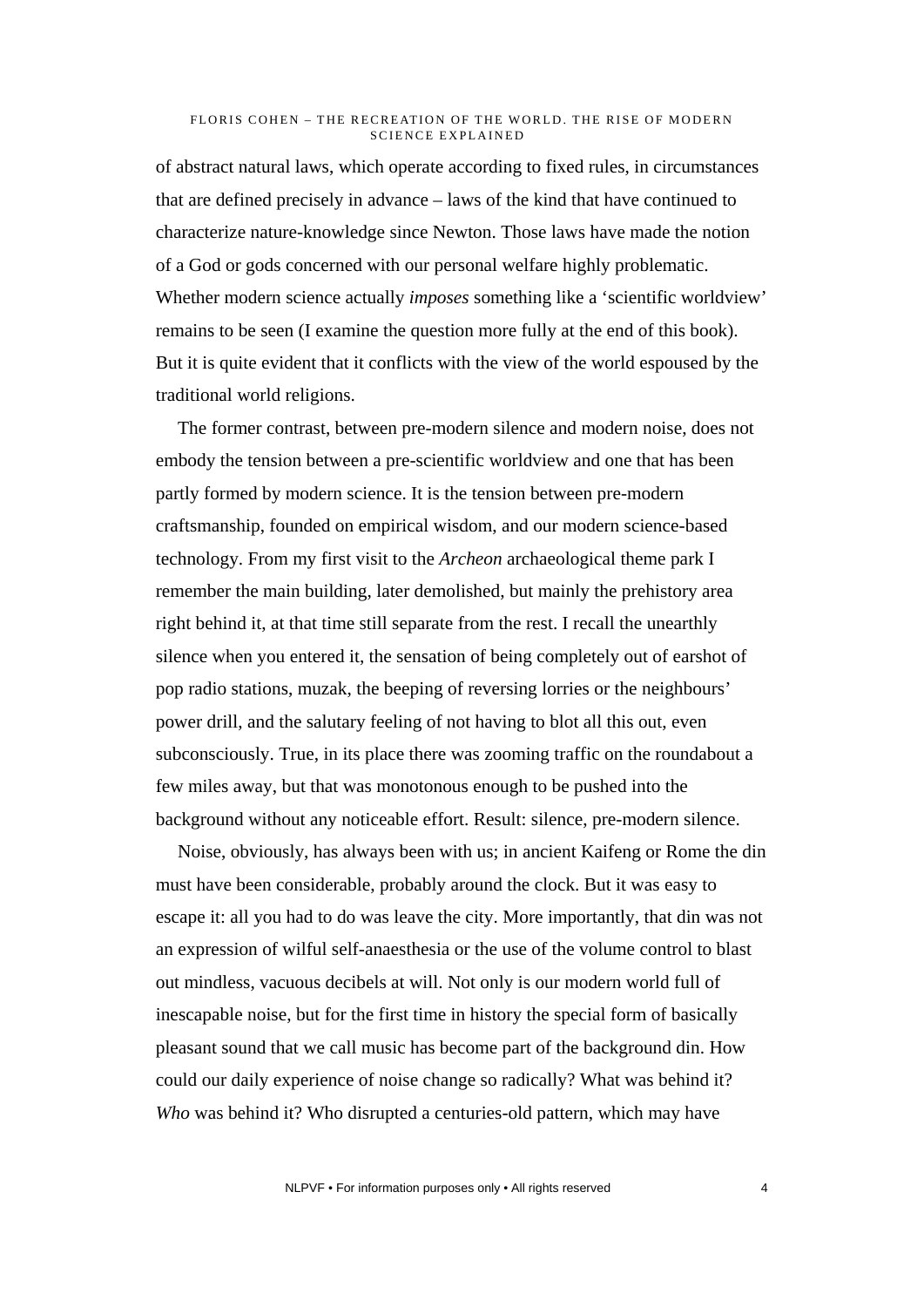manifested itself slightly differently from place to place in the world, but whose underlying features were universal?

Well, the culprits were Hertz and Marconi. Not the sole culprits, of course. The brilliant physicist and the expert engineer did not compose a note of music, never sent electronic drum sounds pounding out of their cars in full stereo. They would have been baffled to find that such a thing could have derived from the discovery of one and the invention of the other. Yet, for all their bewildered dismay, they would have to admit in all honesty that without the theoretical prediction of the radio wave and its concrete application in the 'wireless telegraph', none of this could have happened as it did, or for that matter at all. At best they might point to many later scientists and engineers who since their time have hugely expanded their still elementary knowledge of the electromagnetic continuum, and have applied their technical abilities to these insights. Or on the other hand they could go back further in time – Hertz particularly – and single out Maxwell as the pre-eminent theoretician of that electric continuum. Maxwell in turn would refer back to Faraday as the pioneer of systematic research into electromagnetic phenomena, and the latter in turn to Newton as the model for scientific research, and Newton in turn to Galileo as the great trailblazer of a scientific approach that went beyond the merely plausible. Indeed, the historian can find such references to predecessors in their collected works and letters. Hertz was perfectly aware and acknowledged frankly that without Maxwell, he…, just as without Faraday, Maxwell… and so on and so on, all the way back to Galileo. True, Galileo sometimes invoked the 'divine' Archimedes as his patron, but by then he knew very well that the way of pursuing science on which he had embarked was broadly speaking the right one, and as such, moreover, had no real precedent.

That brings us to the period around 1600, when the recreation of the world began. This beginning was first and foremost a new way of thinking. For centuries Greeks and Chinese, Europeans and Arabs, monks and laymen, lone thinkers and philosophical schools had reflected with great acumen and

NLPVF • For information purposes only • All rights reserved 5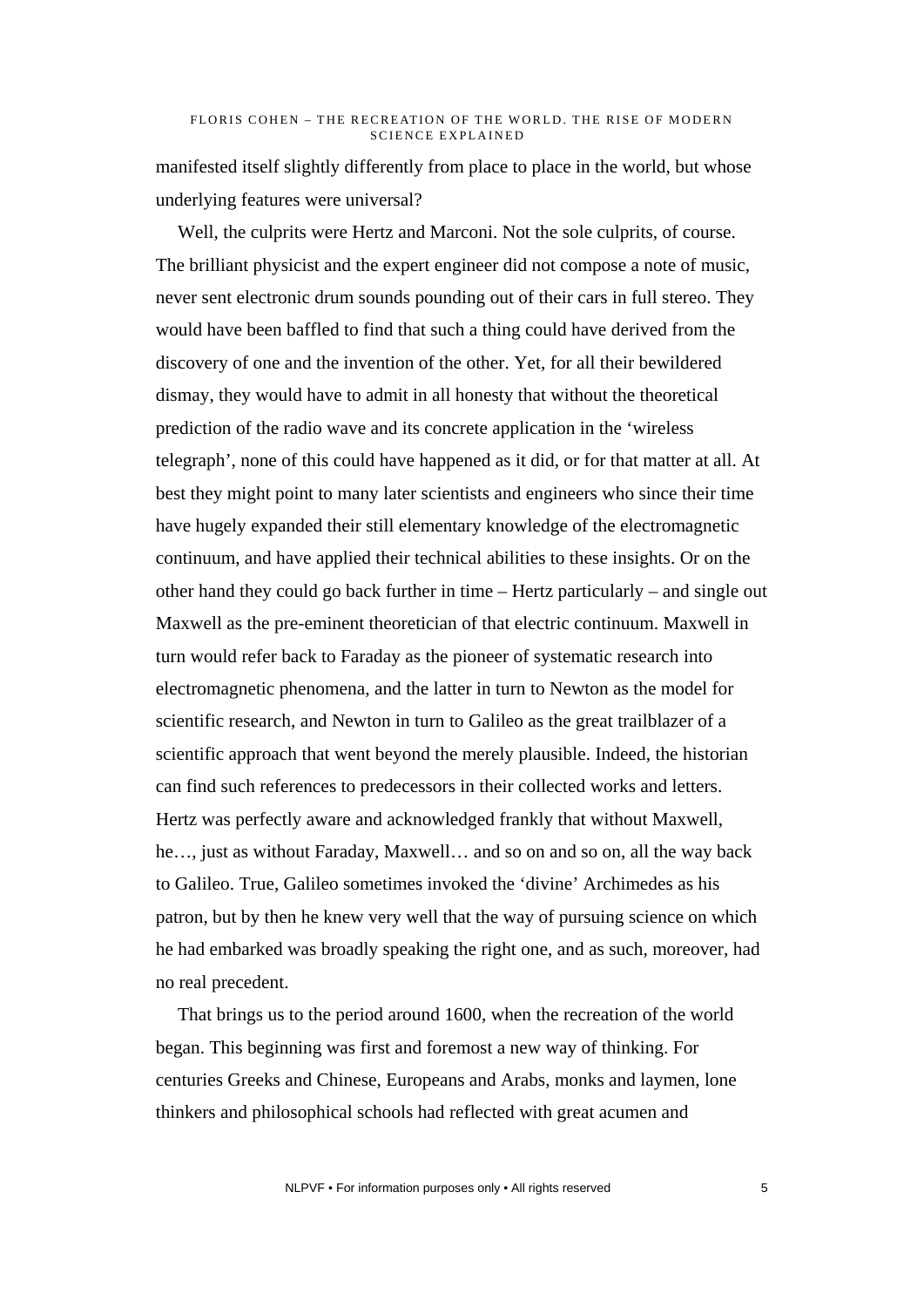perseverance on the structure of the natural world. Between 1600 and 1640 Galileo, Kepler, Descartes, Bacon and numerous others gave a decisive new twist to traditional thinking, which was often very ingenious but in retrospect did not hold water – not just a theoretical twist, but inextricably bound up with it, a practical one. The kind of reasoning associated with the embryonic modern science that emerged at that time has been called 'hands-on thinking'. For the first time in world history it became possible to test the reality content of certain statements. 'You assert *x*, but is that what really happens in nature?' For the first time, in the course of the seventeenth century hands-on thinkers began to explore procedures and practices that enabled them to check whether a plausible-looking assertion was anything more than just a plausible-looking assertion. In this book I try to answer the question how all this happened as it did and what made it possible.

Able historians of science have previously given numerous explanations for the seemingly miraculous series of theoretical and practical breakthroughs. (My own first introduction to the genre was E.J. Dijksterhuis's *The Mechanization of the World Picture: From Pythagoras to Newton*, published over fifty years ago, but still a splendid account.) I myself drew up a comparative and critical inventory of all those explanations and interpretations in *The Scientific Revolution. A Historiographical Inquiry* (1994). But no responsible, systematic attempt has yet been made to explain why the decisive move towards modern science happened in, of all places, Europe, that latecomer among the great traditional civilisations. Why not in China, why not in the Islamic world, which both possessed advanced scientific traditions? There are enough clichés in circulation, and plenty of glib answers, but as yet there has been no in-depth investigation in which nature-knowledge in the relevant civilisation has been subjected to a systematic comparative approach. In my forthcoming study *How Modern Science Came Into the World. A Comparative History*, I have set out my research findings in full, with the appropriate apparatus of sources and references